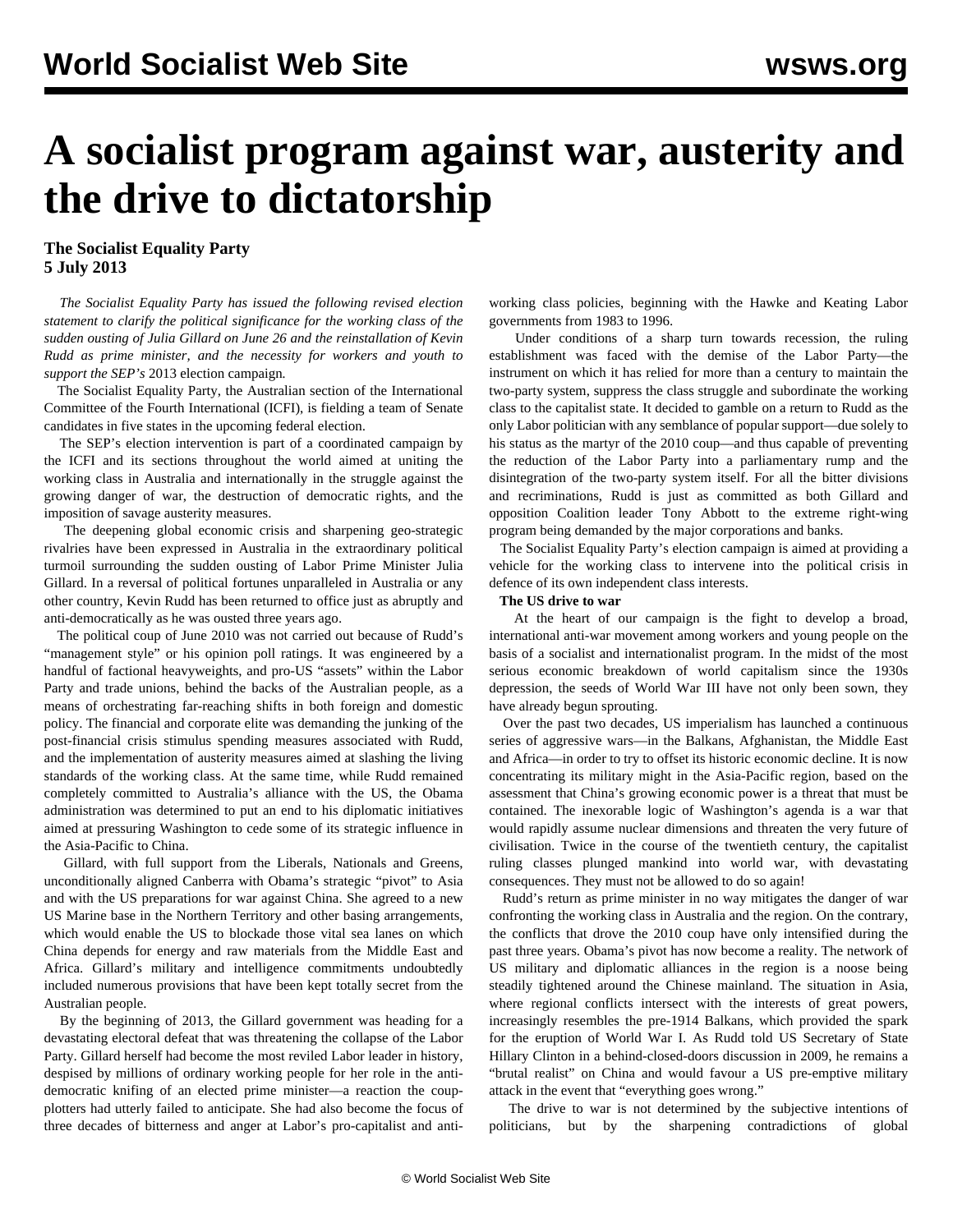capitalism—above all, that between world economy and the competing interests of rival nation states. While China is not an imperialist power seeking global dominance—it occupies a subordinate position within the geo-political framework established by the major imperialist powers—its emergence as the main cheap labour platform for world capitalism has placed it in conflict with Washington's determination to dominate key resources, raw materials and markets, in Africa and wherever else they are located.

 There is deep opposition to war and militarism in the working class and among broad layers of the population, especially the youth, but it can find no outlet within the official parliamentary framework. The SEP's election campaign will provide a powerful voice for this opposition, and the means for its conscious political expression.

 The SEP bases itself on all the lessons of the strategic experiences of the international workers' movement during the twentieth and twenty-first centuries. We specifically draw attention to those of the past ten years. The inability of the anti-war demonstrations that erupted in 2003 to stop the invasion of Iraq demonstrates that the pressure of public opinion, in and of itself, is powerless to halt the imperialist juggernaut. The movement failed not because it lacked support, but because its leaderships subordinated it to the existing political framework, insisting that the United Nations, or pressuring one or another wing of the political establishment, would compel the US to change course.

 Since then, the political forces that dominated the anti-war movement have shifted even further to the right. They have now directly aligned themselves with US militarism. This shift is marked, above all, by the various pseudo-left tendencies which, having supported the criminal US-NATO intervention in Libya in 2011, have now lined up behind the USled operation to carry out "regime change" in Syria.

 The position of the pseudo-left was summed up in the insistence of the misnamed Socialist Alternative that it has become necessary to dispense with "knee jerk anti-imperialism." These anti-war protestors of yesterday have transformed into ardent advocates for imperialism today. Their support for the US and other imperialist powers in the Middle East, and their silence on US war preparations in the Asia-Pacific, signify that they are already aligning themselves to back an attack on China.

 The evolution of these tendencies is rooted in deep-going social and economic processes. They speak not for the working class but for affluent layers of the upper middle class, whose material interests are bound up with the rampant financial parasitism that has been the source of the vast wealth accumulated in the upper echelons of society over the past two decades, and with the drive by imperialism to control vital sources of raw materials and cheap labour, on which that wealth ultimately depends.

 The crucial lesson of the past century is that the struggle against imperialist war can only advance to the extent that it mobilises the working class, on the basis of a revolutionary socialist perspective, to take political power and overthrow the capitalist profit system, the source of war.

 The development of a genuine anti-war movement requires the unification of the struggles of the working class across national borders. That is why the SEP places at the very centre of its campaign the struggle against all forms of nationalism, chauvinism and racism. Rudd and his ministers have taken up where Gillard left off in stoking up anti-refugee hysteria, scapegoating asylum seekers as "economic migrants" in order to block their claims and deport them back to persecution, poverty and likely death. The SEP unconditionally defends the democratic right of every person to live and work in Australia, or any other country of their choice, with full citizenship rights.

 On the eve of the outbreak of World War II, Leon Trotsky wrote: "Before exhausting or drowning mankind in blood, capitalism befouls the world atmosphere with the poisonous vapours of national and race hatred." His warning has lost none of its relevance. The clarion call of the socialist movement, "Workers of the World, Unite!", is the only basis on which the fight against war can be successfully mounted. Imperialism is a mighty and terrible force that threatens a global catastrophe. It can only be defeated by an even greater force: the united revolutionary movement of the international working class.

#### **A social counter-revolution**

 Imperialist war abroad is inevitably accompanied by class war against the working class at home. Since the global financial crisis of 2008, the savage austerity measures introduced in country after country amount to a social counter-revolution against all the social gains won by the working class in the aftermath of World War II. In Greece, Cyprus, Spain, Portugal, Italy and other European countries the working class is being driven back to the conditions of the 1930s. In Britain, what little remains of the post-war social welfare state is being systematically dismantled, while American workers confront the worst social and economic conditions since the Great Depression. Having handed out trillions of dollars to the parasites of finance capital, the ruling elites have only one policy: to make the working class pay for the historic crisis of the capitalist profit system.

 Rudd has been returned to office in anticipation of explosive social upheavals in Australia. In his first speech after being reinstated, he placed special emphasis on the need to win back young people disgusted with official politics. He is well aware that beneath the surface appearance of social stability, class tensions are rapidly reaching breaking point. As in Egypt and Tunisia in 2011, and in Turkey, Brazil and again Egypt this year, mass unrest will erupt suddenly and in unanticipated forms. Rudd has been installed in a desperate attempt to channel mounting social unrest back within the parliamentary framework.

 The prime minister has already declared that "tough decisions" will have to be made now that the China-driven mining boom, which provided a certain buffer for Australian capitalism, is over. Already several Australian states are in official recession and mass layoffs are accelerating across the economy. Société Générale SA analyst Albert Edwards warned in late June that the entire Australian economy was similar to the "toxic assets" that triggered the financial crash in 2008—"a leveraged time bomb waiting to blow."

 The new prime minister has pledged to work closely with big business in implementing its demands for economic "reform" and "restructuring." After Gillard was brought to office in 2010, she junked the post-financial crisis stimulus spending measures, and launched a series of attacks on single parents, the unemployed and other welfare recipients. Now the corporate elite is demanding much more—nothing less than a Europeanstyle social counter-revolution, with permanent, sweeping spending cuts to public education, healthcare, welfare, other basic services and social infrastructure.

 Big business is insistently calling for "greater productivity"—intensifying the exploitation of the working class—to ensure Australian capitalism remains "internationally competitive." More than 130,000 manufacturing jobs have already been permanently destroyed since the financial crash. Now entire industries are threatened with extinction. The situation confronting car workers—with Ford plants scheduled for shutdown in 2016, and Holden management demanding huge wage cuts—is only one expression of a wider offensive against the social position of the entire working class.

 As social inequality deepens, conditions for the vast majority of ordinary working people are rapidly deteriorating. For many, housing costs have already reached intolerable levels and household debt has jumped from 94 percent of income in 2000 to 150 percent today. The major banks have been the beneficiaries, amassing profits totalling \$25 billion in 2012. While finance capital rakes in record profits, social services, health and education are being gutted.

The SEP warns that the attacks so far will pale into relative